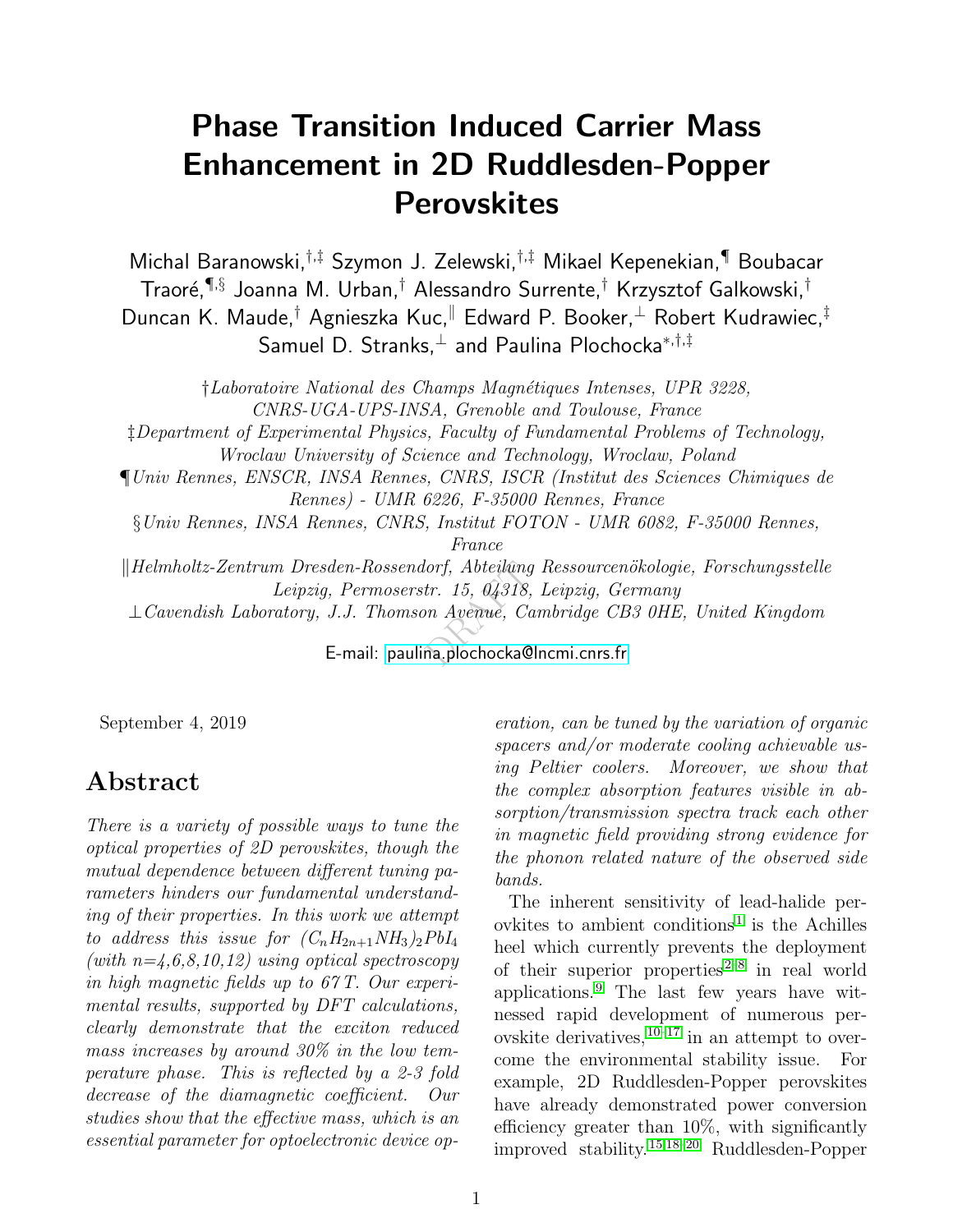halide perovskites are natural type I quantum wells formed by thin layers of halide perovskite separated by organic spacers layers, which act as barriers.<sup>[14,](#page-8-5)[21,](#page-8-6)[22](#page-8-7)</sup> They are described by general formula  $A^2 A_{m-1} M_m X_{m+1}$  where A' is a monovalent organic cation acting as a spacer, A is a small monovalent cation (MA, FA, Cs), and M a divalent cation that can be  $Pb^{2+}$ ,  $Sn^{2+}$ ,  $Ge^{2+}$ ,  $Cu^{2+}$ ,  $Cd^{2+}$ , etc., X an anion  $(Cl^-, Br^-, I^-)$  and  $m=1,2,3...$  is the number of octahedra layers in the perovskite slab. The hydrophobic nature of the organic spacers significantly increases the stability of these compounds promising an excellent long term performance in photovoltaic and light-emitting applications. [15,](#page-8-2)[18](#page-8-3)[–20,](#page-8-4)[23,](#page-8-8)[24](#page-9-0)

A unique feature of 2D perovskites is that their properties can be tuned in far more ways than in the case of 3D perovskite semiconductors. The band gap can be tailored by varying chemical composition of the inorganic part [25,](#page-9-1)[26](#page-9-2) or by changing the thickness of the octahedral slabs, which significantly impacts the optoelectronic properties. [19](#page-8-9)[,27,](#page-9-3)[28](#page-9-4) In addition, many of the 2D perovskite properties can be tuned by an appropriate choice of the building blocks with a plethora of different organic spacers to choose from.[15,](#page-8-2)[20](#page-8-4) Varying the organic spacer modifies the dielectric environment of the inorganic slab, affecting the exciton binding energy and the band gap.[14](#page-8-5)[,28](#page-9-4)[,29](#page-9-5) Moreover, the length and cross section of the organic ligands affect the distortion of the inorganic cages, modifying the band structure and the electron-phonon interaction.[23,](#page-8-8)[24](#page-9-0)[,30–](#page-9-6)[34](#page-9-7)

While the large variety of ways to tune the optical properties of 2D perovskites is undoubtedly their huge advantage, the interaction between different parameters hinders our fundamental understanding of their properties. To date their structural, dielectric, optical, and excitonic properties remain largely unexplored. Many of 2D perovskite family members exhibit complex absorption and emission spectra with many sidebands.  $31,35-38$  $31,35-38$  $31,35-38$ Today their origin is generally attributed to phonon replicas,  $31,32,37,38$  $31,32,37,38$  $31,32,37,38$  $31,32,37,38$  however, other interpretations invoking bound excitons or biexcitons can be found in literature. [29](#page-9-5)[,39,](#page-10-1)[40](#page-10-2) Moreover, early magneto-optical studies report different

diamagnetic coefficients for the various sidebands, which is not consistent with the phonon replica picture.[35](#page-9-9)[,36](#page-9-12) Another interesting aspect is related to the temperature driven phase transition.[32,](#page-9-10)[41](#page-10-3)[–43](#page-10-4) The band structure of 2D perovskites is highly sensitive to octahedral distortion controlled by the organic spacer (templating).[30](#page-9-6) Therefore, a significant change of the effective mass and bandgap can be expected at the phase transition due to the rearrangement of the organic spacers in the different crystal phases.  $41-43$  $41-43$  Here, we address these issues for a series of  $(C_nH_{2n+1}NH_3)_2PbI_4$  structures, schematically presented in figure [1](#page-2-0) (a), with the varying length of organic spacers  $(n=4, 6, 8, ...)$ 10, 12 is number of carbon atoms in the organic spacer). We use optical spectroscopy in magnetic fields up to 67 T. The application of such high magnetic fields allows us to resolve reliably the diamagnetic shift, despite the large exciton binding energies in these systems (up to  $\sim$  400meV).<sup>[27,](#page-9-3)[44](#page-10-5)</sup> We show that the complex absorption features precisely track one another in magnetic field, as expected for phonon replicas. The different diamagnetic shift of the transitions in different crystal phases is a direct proof of the significant modification of the carrier effective masses at the phase transition in agreement with detailed density functional theory (DFT) calculations. Since for some compounds the phase transition occurs close to room temperature, our findings suggest an additional way to engineer the properties of 2D perovskites via heating or a moderate cooling achievable using Peltier coolers.

Figure [1](#page-2-0) (b) shows a summary of the transmittance spectra of  $(C_nH_{2n+1}NH_3)_2PbI_4$  with  $n = 4, 6, 8, 10, 12$  measured at  $T = 4K$ . A strong excitonic absorption is observed in all cases. Transitions which occur around 2.55 eV correspond to the low temperature (LT) 2D perovskite phase where the in plane Pb-I-Pb bridging bond angle  $\gamma$  is  $\simeq 149°$  while transitions around 2.3 eV correspond to the high temperature (HT) phase with a  $\gamma \simeq 155^{\circ}$  as revealed by our XRD analysis presented in SI and previous reports  $32,41-45$  $32,41-45$  $32,41-45$  (see figure [1](#page-2-0) (a) for angles definitions). The phase transition generally occurs in the vicinity of room tem-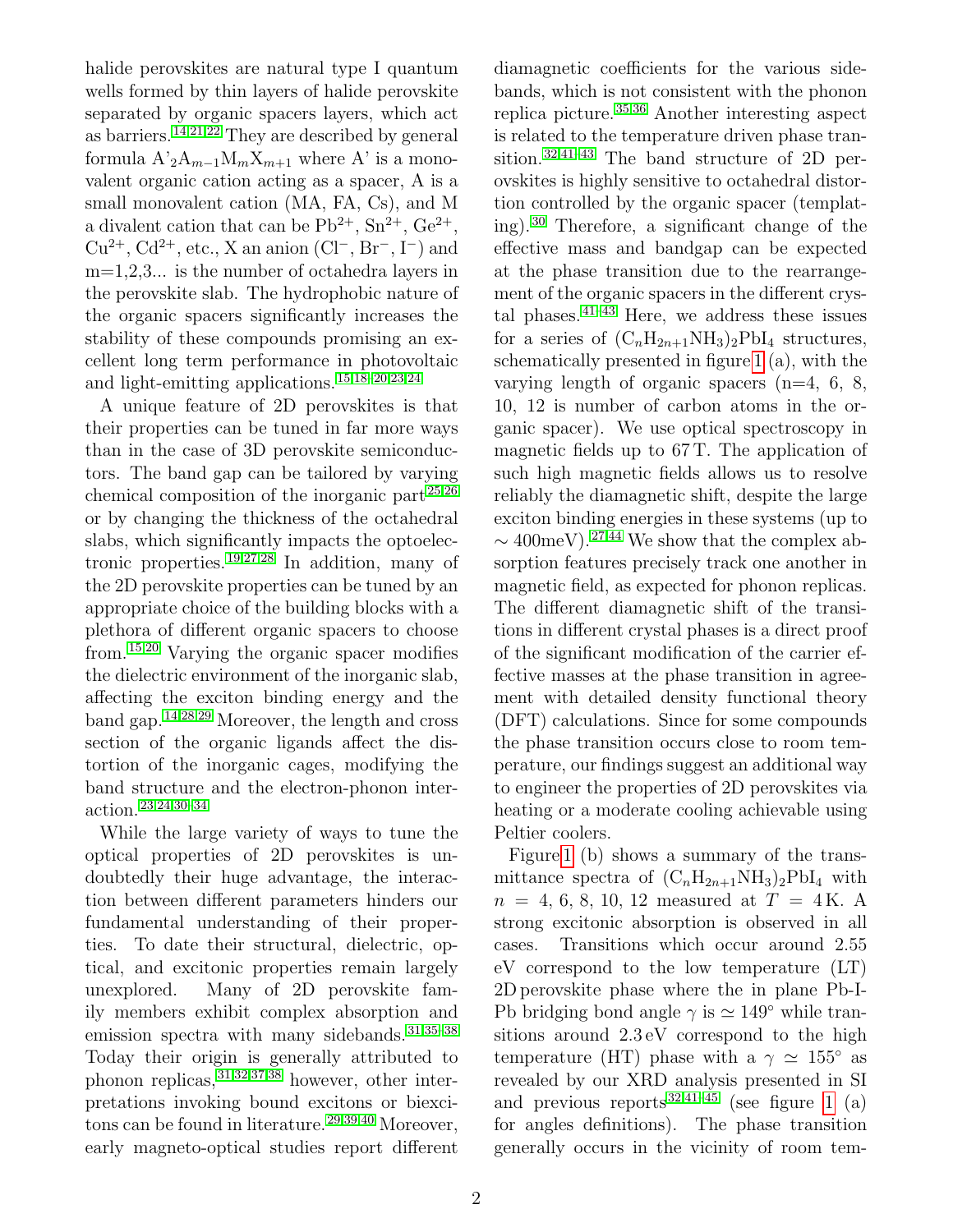<span id="page-2-0"></span>

Figure 1: (a) Scheme of  $(C_4H_9NH_3)_2PbI_4$  crystal structure together with bridging Pb-I-Pb  $\gamma$  angle and corrugation angle  $\delta$  definitions.  $\gamma = 180 - 2\beta$  when  $\delta = 0$ . (b) Transmittance spectra of  $(C_nH_{2n+1}NH_3)_2PbI_4$  structures measured at  $T = 4K$ . Spectra are labeled (4-12) according to number of carbon atoms in the organic spacer. Two groups can be distinguished, low energy transitions (HT phase) located at  $\simeq 2.35 \,\text{eV}$  and high energy transitions (LT phase) at  $\simeq 2.55 \,\text{eV}$  which are characterized by  $\gamma = 155^{\circ}$  and  $\gamma = 149^{\circ}$ , respectively. (c) Normalized transmission spectra of  $(C_4H_9NH_3)_2PbI_4$  at different temperatures. Red corresponds to maxima and blue corresponds to minima in transmittance. The dashed white lines which follow the evolution of the two transitions are drawn as a guide to the eye. The LT phase appears around 270 K, while the HT phase can be still observed down to  $T = 4K$ . (d) Transmission and derivative of reflectance spectra of  $(C_6H_{13}NH_3)_2PbI_4$ . Solid and dotted lines are separated by 15 meV with respect to each other, indicating the position of the zero phonon lines and phonon replicas.

perature. However, the interaction between the spin coated 2D perovskites and the substrate can completely  $(n = 6, 12)$  or partially  $(n = 4, 8)$  inhibit the transition to the LT phase, the latter case leads to the formation of frozen high temperature phase domains. [44](#page-10-5) This effect can be directly observed in the temperature dependence of the transmittance spectrum of  $(C_4H_9NH_3)_2PbI_4$  presented in figure [1](#page-2-0) (c). The phase transition is observed around  $270 \text{ K}$  as for single crystals.<sup>[41](#page-10-3)</sup> However, the signature of the HT phase remains even at  $T = 4$  K due to the presence of frozen domains.

The transitions in the transmittance spectra are asymmetric and in some cases multiple additional features (phonon replicas) are observed

as shown in figure [1](#page-2-0) (d) for  $(C_6H_{13}NH_3)_2PbI_4$ . In the transmission spectrum a series of dips is visible. The most pronounced one  $(X_0)$  is situated at  $\simeq 2.33 \text{ eV}$  and is followed by two phonon replicas  $(X_1 \text{ and } X_2)$  at  $2.345 \text{ eV}$  and  $2.360 \,\mathrm{eV}$  separated by  $\simeq 15 \,\mathrm{meV}$ . A second transition at  $2.38 \text{ eV}$  ( $X_{0*}$ ) is observed. These transitions are also observed in reflectivity. We plot the derivative of the reflectance spectrum where minima correspond to the transition energy.[46](#page-10-7) The equal spacing of first three transition is characteristic for phonon-assisted transitions (phonon replicas). [31,](#page-9-8)[37](#page-9-11)[,38,](#page-10-0)[47](#page-10-8) The energy of the involved LO phonon  $\simeq 15 \,\mathrm{meV}$  can be attributed to the vibration of the inorganic part of the 2D perovskite (Pb-I character). [31](#page-9-8)[,37](#page-9-11) In-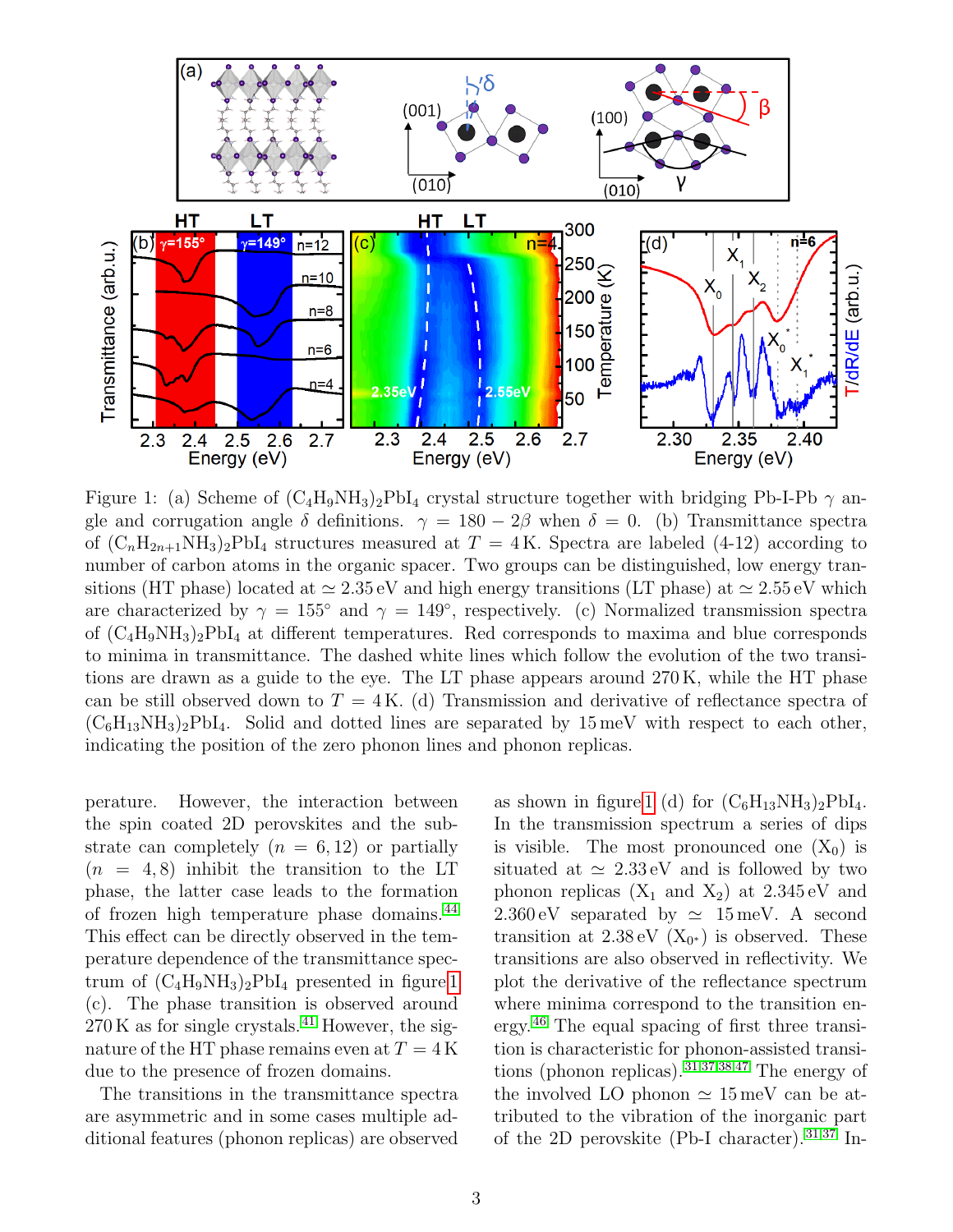<span id="page-3-0"></span>

Figure 2: (a) Comparison of transmittance spectra of  $(C_6H_{13}NH_3)_2PbI_4$  sample at 0 T (black) and 67 T for  $\sigma^+$  (blue) and  $\sigma^-$  (red) polarization. (b) Transmittance spectra at different magnetic fields ratioed by 0 T spectrum (black lines) and fitting results (red lines) for the energy range corresponding to  $X_0$  transition and its phonon replicas. See detailed description in text. (c) Shift relative to 0 T spectrum for  $\sigma^+$  and  $\sigma^-$  polarization and (d) extracted Zeeman and diamagnetic shift.

terestingly, the energy of the phonon that dominates the absorption and emission spectra can be tripled by using a different organic spacer such as phenethylammonium<sup>[31](#page-9-8)[,37,](#page-9-11)[38](#page-10-0)</sup> showing the complex interaction between the inorganic and organic layers of 2D perovskites. The higher energy dip in transmission, labeled  $X_0^*$  in figur[e1](#page-2-0) (c), is not at the correct energy, and has too large amplitude to be a phonon replica of  $X_0$ . It is most probably related to another phase of  $(C_6H_{13}NH_3)_2PbI_4^3$ <sup>2</sup> with a Pb-I-Pb bond angle, which remains close to 155◦ . For this transition, a weak phonon replica is observed in the reflectance derivative spectrum around 15 meV above  $X_{0^*}$ .

A critical test of the phonon replica picture is provided by their evolution in magnetic field. As the lattice vibrations are unaffected by the magnetic field, the phonon replicas should exactly track the evolution of the zero phonon line. Figure [2](#page-3-0) (a) shows transmittance spectra at 0 T and 67 T for two circular polarization  $\sigma^+$ and  $\sigma^-$ . A small shift of a few meVs to higher and lower energies is clearly visible in the  $\sigma^+$  and  $\sigma^-$  spectra at 67 T, respectively.

Figure [2](#page-3-0) (b) shows the spectra measured in the magnetic field divided by the 0 T spectrum. The ratioed spectrum has many sharp features (black curves). Their amplitude, width, and position depend sensitively on the energy shift with respect to the zero field spectrum. Assuming the shape of the spectrum is unaffected by magnetic field, the ratioed spectra can be reproduced using a shifted 0 T spectrum

<span id="page-3-1"></span>
$$
\frac{T_B(E)}{T_0(E)} = \frac{AT_0(E + \Delta E) + C}{T_0(E)} \tag{1}
$$

where  $T_B(E)$  and  $T_0(E)$  are transmittance spectra at a given magnetic field and zero field, respectively. A and  $C$  are constants which take into account any possible change of the transition amplitude or background during the field sweep.  $\Delta E$  is the shift of the transition energy (with respect to zero field) at a given magnetic field. To determine the value of  $\Delta E$  we fit the ratioed spectra from equation [\(1\)](#page-3-1) using the least-squares method (see red curves in figure [2\)](#page-3-0) (example of fitting procedure for other samples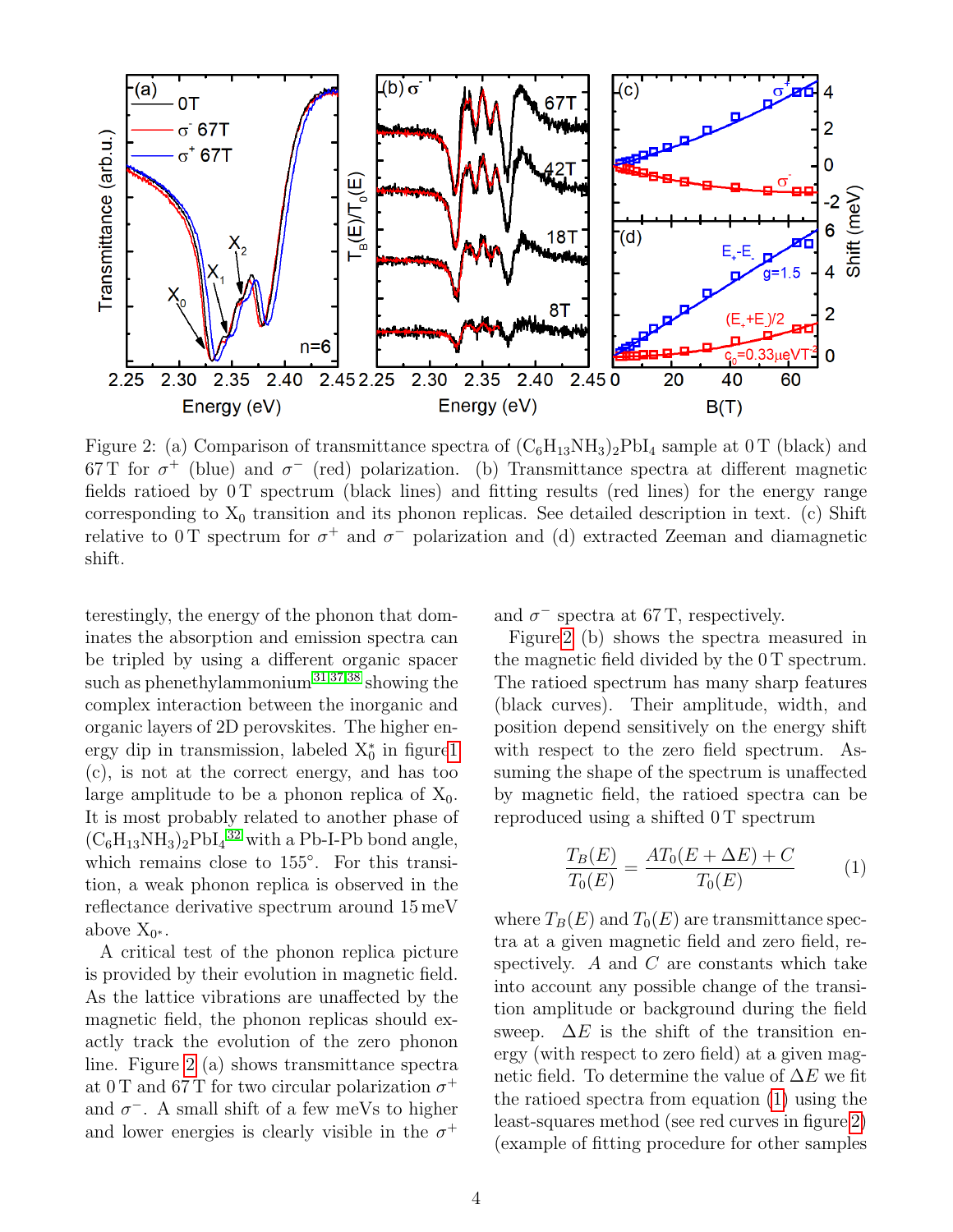<span id="page-4-1"></span>

Figure 3: (a) Comparison of Zeeman (open squares) and diamagnetic shifts (open circles) for the LT (blue) and HT (red) phases for  $(C_4H_9NH_3)_2PbI_4$ . (b) Measured g-factors and (c) diamagnetic coefficients as a function of transition energy. Symbols correspond to different number of carbon atoms in organic spacer.

can be found in supplementary information). The agreement with experimental data is very good for all fields and results in the shift error determination in the range of single percentage (see supplementary information). The fact that we can fit all features using the same energy shift unequivocally demonstrates that the transitions  $X_0$ ,  $X_1$  and  $X_2$  exactly track each other in magnetic field, providing further support for the phonon replica picture. Importantly, this method allows us also to precisely determine the shift of the transition despite the complicated line shape.

Figure [2](#page-3-0) (c) shows the measured dependence of the exciton transition shift as a function of magnetic field for  $\sigma^+$  and  $\sigma^-$  polarizations. In the Faraday configuration, the shift is determined by the spin dependent Zeeman energy and the exciton diamagnetic shift

<span id="page-4-0"></span>
$$
\Delta = \pm \frac{1}{2} g \mu_B B + c_0 B^2 \tag{2}
$$

where the g is the in-plane g-factor,  $\mu_B$  is Bohr magneton and  $c_0$  is the diamagnetic coefficient. The individual spin and diamagnetic contributions to the exciton shift are presented in figure  $2(d)$  $2(d)$ , where we plot the splitting and the average as a function of the field. Based on equation [2,](#page-4-0)  $g \approx 1.5$  and  $c_0 \approx 0.33 \,\mu\text{eV} \text{T}^{-2}$  for the lowest energy  $(X_0)$  transition of  $(C_6H_{13}NH_3)_2PbI_4$ .

The simultaneous observation of different

crystal phases for  $n = 4$  and 8 allows us to investigate the electronic properties of both high and low temeprature phases of the 2D perovskite at low temperature. In semiconductors, an increase in the band gap (transition energy) is accompanied by an increase of the effective mass.[48](#page-10-9)[–50](#page-10-10) This should change the diamagnetic coefficient which depends on the exciton reduced mass and wave function extension. [51](#page-10-11) It is described by the general formula:

$$
c_0 = \frac{e^2}{8\mu} \langle r^2 \rangle \tag{3}
$$

where  $\mu$  is the reduced mass of the exciton and  $\langle r^2 \rangle$  is expectation value of the squared radial coordinate perpendicular to B. Since the extension of the exciton wave function decreases with increasing effective mass, the diamagnetic shift can serve as a sensitive tool for revealing the carrier mass variation. For example, in the simplest case of 2D and 3D hydrogen model the diamagnetic coefficient is proportional to  $1/\mu^{3.52}$  $1/\mu^{3.52}$  $1/\mu^{3.52}$ 

An example of the Zeeman splittings and diamagnetic shifts observed in the  $n = 4$  sample are presented in figure [3](#page-4-1) (a). The Zeeman splitting for the LT ( $q \approx 1.45$  blue line) and HT ( $q \approx 1.6$  red) phases are comparable. The diamagnetic shift for the HT phase  $c_0 \simeq$  $0.32 \,\mu\text{eV}$ <sup>-2</sup> is comparable to the HT phase in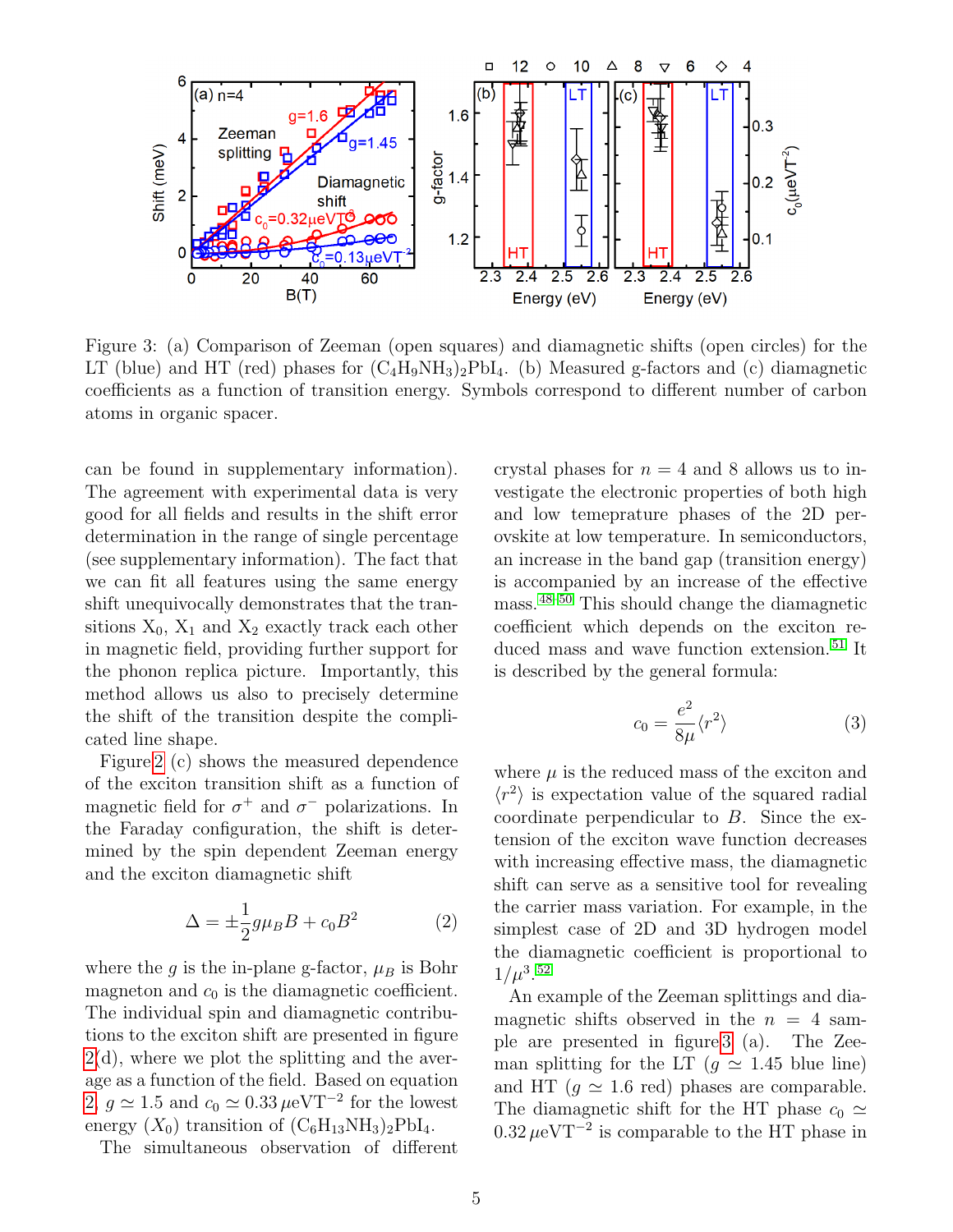<span id="page-5-1"></span>

Figure 4: Band structure corresponding to LT (a) and HT (b) phases of  $(C_4H_9NH_3)_2PbI_4$  together with schematic crystal structure for high and low temperature phase). (c) Dependence of reduced exciton mass versus  $\beta$  and  $\delta$  angles.

the  $n = 6$  sample. However, the diamagnetic shift of the LT phase  $c_0 \simeq 0.13 \,\mu eV$ T<sup>-2</sup> is about 2-3 times smaller. Similar trends can be observed for the range of investigated samples (see supplementary information for more examples) as shown in figure  $3$  (b), (c) and [1.](#page-5-0) The g-factors for all LT and HT phases are in the range of 1.2-1.6 in agreement with previous reports.  $35,36$  $35,36$ The HT phase have diamagnetic coefficients grouped around  $c_0 \simeq 0.3 \,\mu\text{eV} \text{T}^{-2}$ , while the LT phase has a diamagnetic coefficients which are systematically 2-3 times smaller.

<span id="page-5-0"></span>Table 1: Values of g factors and diamagnetic coefficients  $c_0$  ( $\mu$ eVT<sup>-2</sup>) presented in figure [3](#page-4-1) (c).

| n               |      |                                 |      | 10   | 12    |
|-----------------|------|---------------------------------|------|------|-------|
| LT <sub>g</sub> | 1.45 |                                 | 1.4  | 1.22 |       |
| HT q            | 1.6  | 1.5/1.56                        | 1.55 |      | 1.56  |
| $LT c_0$        | 0.13 |                                 | 0.11 | 0.16 |       |
| $HT_{c_0}$      |      | $0.317 \mid 0.33/0.3 \mid 0.32$ |      |      | 0.285 |

This observation strongly suggests a systematic mass enhancement in the LT phase. Within the 2D hydrogen atom model this requires a 30- 35% increase of the exciton reduced mass in the LT phase.

This rough estimation is supported by DFT band structure calculations performed over the LT and HT phases of  $(C_4H_9NH_3)_2PbI_4$  (figure [4](#page-5-1) (a) and (b)). Both phases show a direct band gap at the center of the Brillouin zone with a band gap that slightly increases when going from the HT to the LT struc-

ture  $(1.57 \text{ eV}$  to  $1.70 \text{ eV})$  in good agreement with the experimental trend despite the wellknown DFT underestimation of semiconductor band gaps. As expected, these layered systems present flat bands in the stacking directions, whereas strong dispersions are displayed by the valence and conduction bands. Rough estimations of the hole and electron effective masses can then be extracted. More quantitative computation would require self-consistent many-body and relativistic treatments which are currently out of reach for such layered struc-tures.<sup>[53](#page-11-1)</sup> For the HT phase, we find hole  $(m_h)$ and electron  $(m_e)$  effective masses of  $-0.103m_0$ and  $0.049m_0$ , respectively, leading to the reduced effective mass  $\mu_{\text{HT}} = 0.033 m_0$ . These values become  $m_h = -0.200m_0$ ,  $m_e = 0.060m_0$ and  $\mu_{LT} = 0.046m_0$  for the LT phase. Therefore, we describe an increase of about 28% of the reduced excitonic mass in the LT phase in good agreement with the experimental estimation.

The physical origin of mass change is related to the enhanced distortion of the octahedral cages, i.e., variation of bridging Pb–I–Pb bond angle and corrugation angle  $\delta$ , which is between the normal to the inorganic layers and the vector connecting the Pb atom and the terminal one (see the definition of angles in figure [1\)](#page-2-0). The  $\gamma$  ( $\delta$ ) angles are about 155° (6°) and 149◦ (12–13◦ ) for HT and LT phases respec-tively<sup>[14,](#page-8-5)[41](#page-10-3)[–43](#page-10-4)</sup> regardless of the organic spacer length. The variation of this angle is crucial for the band structure. To visualize this we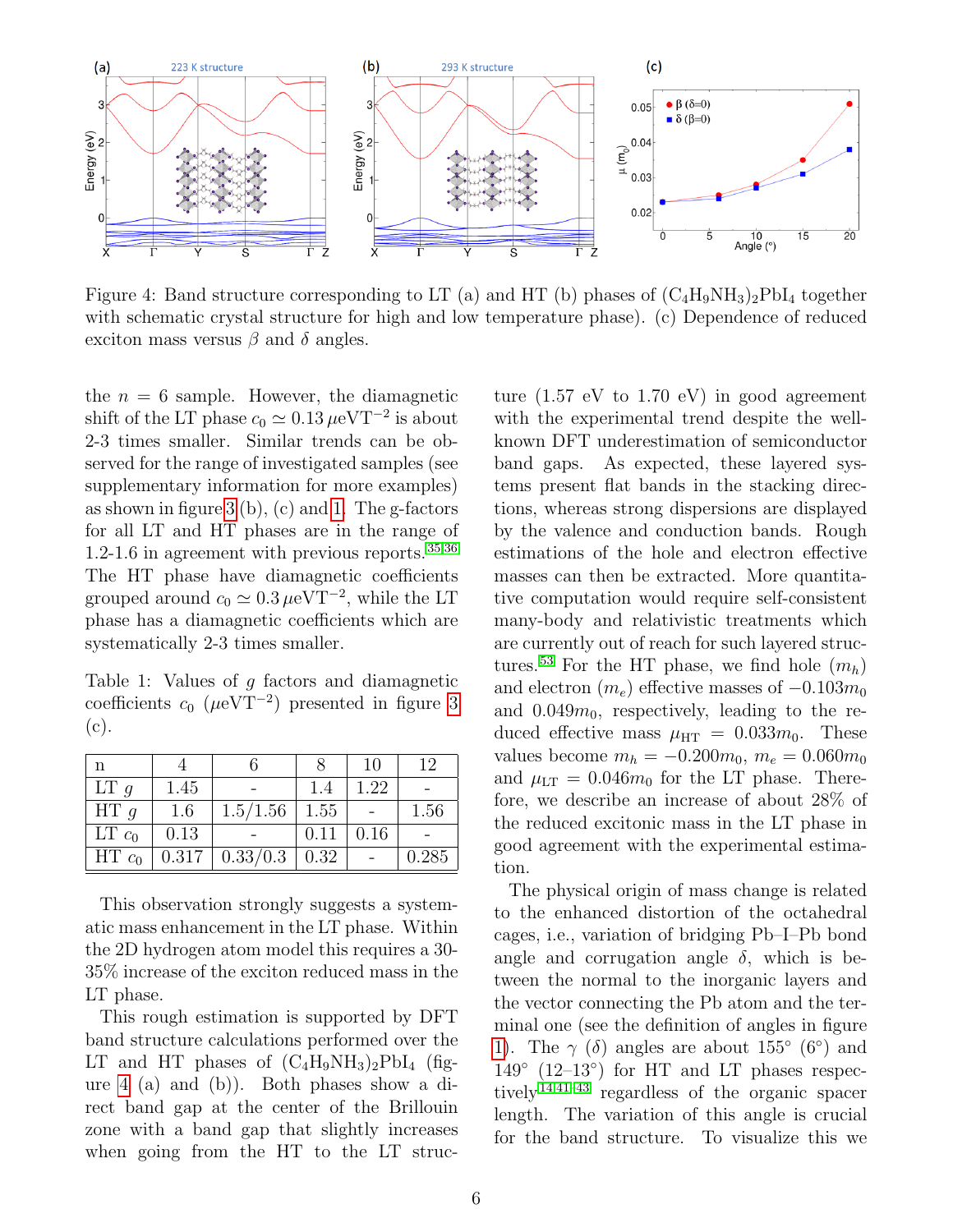have performed calculations for an artificial 2D perovskite lattice structure as a function of distortion angles. For  $\delta = 0$  we define the angle β as  $\gamma = 180 - 2\beta$ . An increase of β or δ results in the band gap opening accompanied by a flattening of the band dispersion (see also figures S10 and S11 in supporting information and previous studies<sup>[14,](#page-8-5)[30](#page-9-6)[,54](#page-11-2)</sup>). Therefore, the carrier mass carrier is enhanced as shown in figure [4](#page-5-1) (c). This explains also why the transition energy and the diamagnetic coefficients group into two sets for all investigate structures, in spite of the different length of organic spacers.

It is worth to note that in case of 3D MAPbI<sub>3</sub> a negligible change of the exciton reduced mass has been observed  $55$  after the phase transition demonstrating the importance of the organic spacers for the band structure of 2D perovskites. With increasing octahedral slab thickness  $(m > 1)$  of 2D perovskites the impact of the long spacers on the crystal structure is progressively decreased and the crystal structure is rather controlled by the MA cations. Therefore, it is expected that the band structures modification would not be as dramatic as in our case. However, this aspect still requires further experimental verification.

In conclusion, using magneto-optical spectroscopy, we have shown that the complex absorption features in  $(C_nH_{2n+1}NH_3)_2PbI_4$  are related to phonon replicas of excitonic transitions. The reduced mass of the exciton increases by around 30% in the low temperature phase of  $(C_nH_{2n+1}NH_3)_2PbI_4$ . This is reflected by the 2-3 fold decrease of diamagnetic coefficient in the LT phase. The crystal structure can be controlled by the choice of appropriate organic spacers. Moreover our results suggest that temperature can be directly used as an additional parameter to engineer the properties of 2D perovskites. As the effective mass is a crucial parameter that determines carrier mobility in semiconductors, understanding how this quantity vary in complex 2D perovskite system is essential for identifying the impact on the properties that govern optoelectronic device operation.

### Methods

Alkylammonium iodide salts (RAI, RA =  $C_nH_{(2n+4)}N$ , n = 4, 6, 8, 10, 12) were prepared via neutralization of HI with RA. Unreacted species were removed by evaporation. The product was purified by recrystallization in minimal diethyl ether/excess hexane and isolated via vacuum filtration. Films were prepared by spin-coating solutions which were prepared by dissolving RAI and PbI<sub>2</sub> powders at a 2.5:1 molar ratio in a 1:0.34 volume ratio mixture of THF and methanol. Films were spincoated from solutions of 20 mg/mL at 2000 rpm for 30 s and annealed for 15 min at 70 ◦C. All precursors were purchased from Sigma Aldrich. The crystals grow preferential with the lead io-dide layers parallel to the glass substrate<sup>[34](#page-9-7)</sup>

Magneto-transmission measurements were performed in pulsed magnetic fields up to 68 T with a pulse duration of  $\simeq 500 \,\text{ms}$ . The broad band white light was provided by a tungsten halogen lamp. The magnetic field measurements were performed in the Faraday configuration with the c-axis of the sample parallel to the magnetic field. The circular polarization was resolved in situ by a combination of a quarter waveplate and a polarizer, and the selection between  $\sigma^+$  and  $\sigma^-$  was achieved by reversing the direction of the magnetic field. The light was sent to the sample by optical fiber. The transmitted signal was collected by lens and coupled to another fiber. The signal was dispersed by a monochromator and detected using a liquid nitrogen cooled CCD camera. The sample was placed in a liquid helium cryostat. Temperature dependent transmission measurements were performed in the same setup. In such a configuration the probed area of the sample is in the range of few hundreds of  $\mu$ m<sup>2</sup>. Nevertheless, the optical response related to the absorption is qualitatively and quantitatively the same as for thin films and single exfoliated flakes for 2D perovskite with thickness  $n=1$  as was discussed in work $19$ 

XRD was performed using a Bruker X-ray D8 Advancediffractometer with Cu  $K_{\alpha_{1,2}}$ radiation  $(\lambda = 1.541 \text{ Å})$ . Temperature control was provided by an Oxford Cryosystem PheniX stage.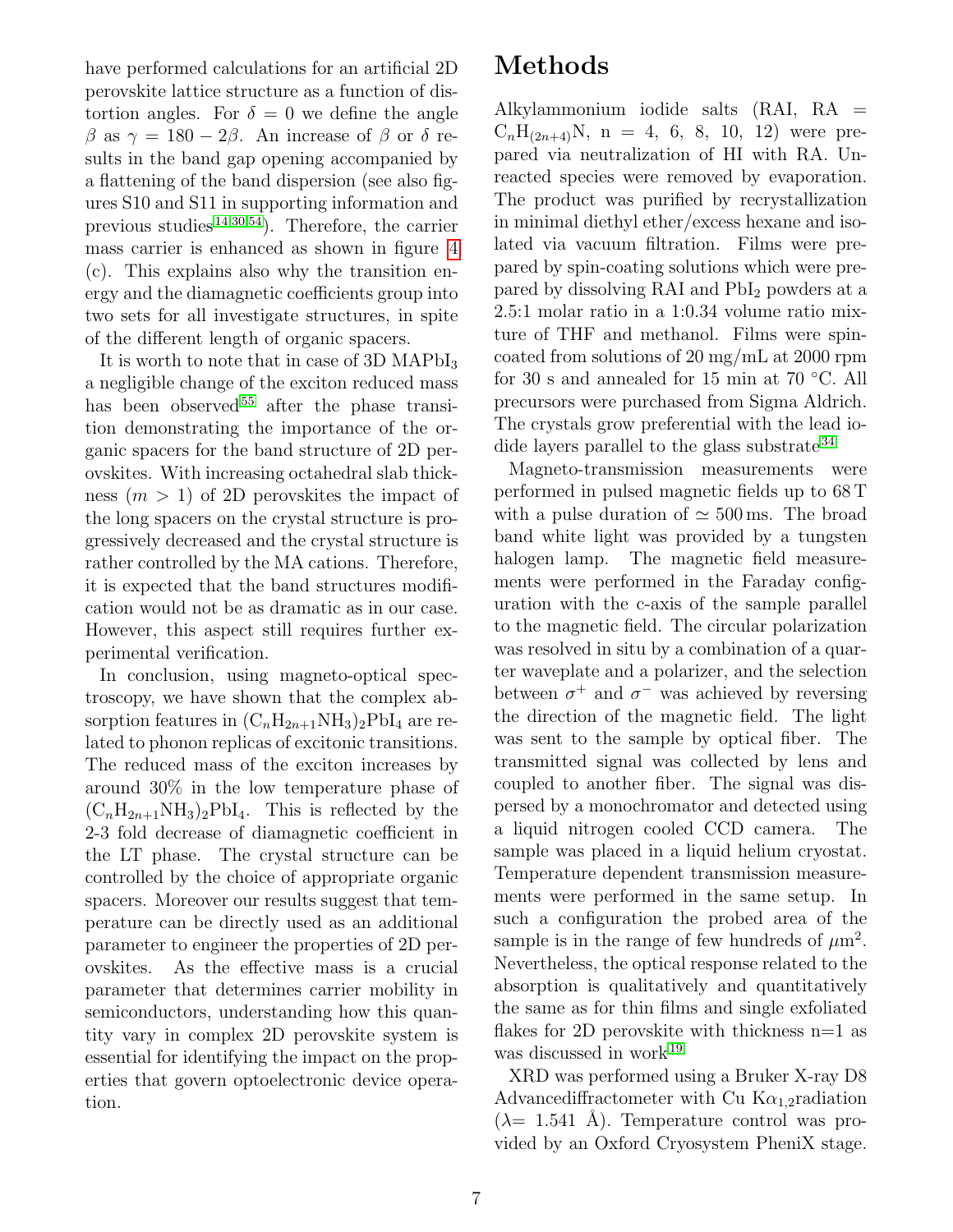Spectra were collected with an angular range of  $5^{\circ} < 2\Theta < 60^{\circ}$  and  $\Delta \Theta = 0.01022^{\circ}$  over 60min. Measurements were made on both as prepared spin coated films and powder samples obtained from the films. The Bruker Topas software was used to carry out analysis. More detail can be found in ref.<sup>[34](#page-9-7)</sup>

First-principles calculations are based on density functional theory (DFT) as implemented in the SIESTA package.<sup>[56](#page-11-4)[,57](#page-11-5)</sup> Calculations have been carried out on experimental structures<sup>[41](#page-10-3)</sup> with the GGA functional in the revPBE form.<sup>[58](#page-11-6)</sup> Core electrons are described with Troullier-Martins pseudopotentials.<sup>[59](#page-11-7)</sup> The valence wavefunctions are developed over double-ζ polarized basis set of finite-range numerical pseudoatomic orbitals.[60](#page-11-8) In our calculations, spin-orbit coupling is taken into account through the onsite approximation as proposed by Fernández-Seivane *et al.*<sup>[61](#page-11-9)</sup> An energy cutoff of 150 Ry for real-space mesh size has been used and the Brillouin zone was sampled using a  $5\times5\times1$ Monckhorst-Pack grid.

### Supporting Information

The Supporting Information is available free of charge on the ACS Publications website at DOI: XXXX Detailed uncertainty analysis, calculated band structures for varying  $\beta$  and  $\delta$  angles, summary of XRD structural characterization.

Acknowledgement This work was partially supported by the Région Midi-Pyrénées under contract MESR 13053031, BLAPHENE and STRABOT projects, which received funding from the IDEX Toulouse, Emergence program, M.B. appreciates support from the Polish Ministry of Science and Higher Education within the Mobilnosc Plus program (grant no. 1648/MOB/V/2017/0). A.K. acknowledges ZIH Dresden for providing computational resources. S.J.Z. also acknowledges the support within the Etiuda 5 scholarship from National Science Centre Poland (no. 2017/24/T/ST3/00257).

#### References

- <span id="page-7-0"></span>(1) Asghar, M.; Zhang, J.; Wang, H.; Lund, P. Device stability of perovskite solar cells–a review. Renewable and Sustainable Energy Reviews 2017, 77, 131–146.
- <span id="page-7-1"></span>(2) Stranks, S. D.; Eperon, G. E.; Grancini, G.; Menelaou, C.; Alcocer, M. J.; Leijtens, T.; Herz, L. M.; Petrozza, A.; Snaith, H. J. Electron-hole diffusion lengths exceeding 1 micrometer in an organometal trihalide perovskite absorber. Science 2013, 342, 341–344.
- (3) de Quillettes, D. W.; Vorpahl, S. M.; Stranks, S. D.; Nagaoka, H.; Eperon, G. E.; Ziffer, M. E.; Snaith, H. J.; Ginger, D. S. Impact of microstructure on local carrier lifetime in perovskite solar cells. Science 2015, 348, 683–686.
- $(4)$  Hutter, E. M.; Gélvez-Rueda, M. C.; Osherov, A.; Bulović, V.; Grozema, F. C.; Stranks, S. D.; Savenije, T. J. Direct– indirect character of the bandgap in methylammonium lead iodide perovskite. Nature Materials 2017, 16, 115.
- (5) Huang, J.; Yuan, Y.; Shao, Y.; Yan, Y. Understanding the physical properties of hybrid perovskites for photovoltaic applications. Nature Reviews Materials 2017, 2, 17042.
- (6) Yang, S.; Fu, W.; Zhang, Z.; Chen, H.; Li, C.-Z. Recent advances in perovskite solar cells: efficiency, stability and lead-free perovskite. Journal of Materials Chemistry  $A$  2017, 5, 11462–11482.
- (7) Stranks, S. D.; Snaith, H. J. Metal-halide perovskites for photovoltaic and lightemitting devices. Nature Nanotechnology 2015, 10, 391.
- <span id="page-7-2"></span>(8) Park, N.-G. Perovskite solar cells: an emerging photovoltaic technology. Mate*rials today* **2015**, 18, 65–72.
- <span id="page-7-3"></span> $(9)$  Park, N.-G.; Grätzel, M.; Miyasaka, T.; Zhu, K.; Emery, K. Towards stable and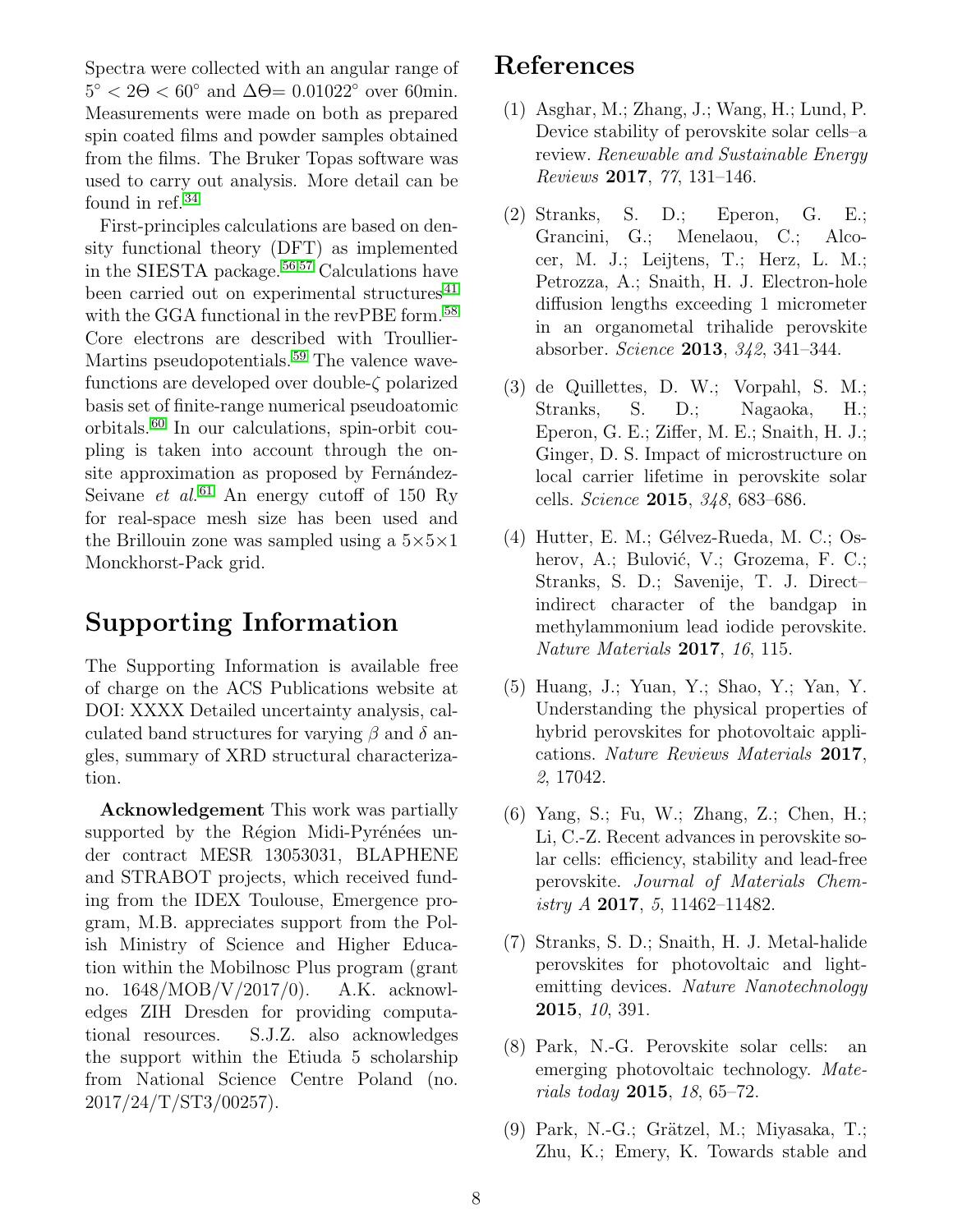commercially available perovskite solar cells. Nature Energy 2016, 1, 16152.

- <span id="page-8-0"></span>(10) Giustino, F.; Snaith, H. J. Toward leadfree perovskite solar cells. ACS Energy Letters 2016, 1, 1233-1240.
- (11) Dou, L.; Wong, A. B.; Yu, Y.; Lai, M.; Kornienko, N.; Eaton, S. W.; Fu, A.; Bischak, C. G.; Ma, J.; Ding, T. et al. Atomically thin two-dimensional organic-inorganic hybrid perovskites. Science 2015,  $349, 1518 - 1521$ .
- (12) Mao, L.; Ke, W.; Pedesseau, L.; Wu, Y.; Katan, C.; Even, J.; Wasielewski, M. R.; Stoumpos, C. C.; Kanatzidis, M. G. Hybrid Dion–Jacobson 2D lead iodide perovskites. Journal of the American Chemical Society 2018, 140, 3775–3783.
- (13) Soe, C. M. M.; Stoumpos, C. C.; Kepenekian, M.; Traoré, B.; Tsai, H.; Nie, W.; Wang, B.; Katan, C.; Seshadri, R.; Mohite, A. D. et al. New type of 2D perovskites with alternating cations in the interlayer space,(C (NH2)  $3$ (CH3NH3) n Pb n I3 n+ 1: Structure, properties, and photovoltaic performance. Journal of the American Chemical Society 2017, 139, 16297–16309.
- <span id="page-8-5"></span>(14) Pedesseau, L.; Sapori, D.; Traore, B.; Robles, R.; Fang, H.-H.; Loi, M. A.; Tsai, H.; Nie, W.; Blancon, J.-C.; Neukirch, A. et al. Advances and promises of layered halide hybrid perovskite semiconductors. ACS Nano 2016, 10, 9776-9786.
- <span id="page-8-2"></span>(15) Chen, Y.; Sun, Y.; Peng, J.; Tang, J.; Zheng, K.; Liang, Z. 2D Ruddlesden– Popper perovskites for optoelectronics. Advanced Materials 2018, 30, 1703487.
- (16) Leblanc, A.; Mercier, N.; Allain, M.; Dittmer, J.; Fernandez, V.; Pauporté, T. Lead-and Iodide-Deficient (CH3NH3) PbI3 (d-MAPI): The Bridge between 2D and 3D Hybrid Perovskites. Angewandte Chemie International Edition 2017, 56, 16067–16072.
- <span id="page-8-1"></span>(17) Spanopoulos, I.; Ke, W.; Stoumpos, C. C.; Schueller, E. C.; Kontsevoi, O. Y.; Seshadri, R.; Kanatzidis, M. G. Unraveling the Chemical Nature of the 3D Hollow Hybrid Halide Perovskites. Journal of the American Chemical Society 2018, 140, 5728–5742.
- <span id="page-8-3"></span>(18) Tsai, H.; Nie, W.; Blancon, J.-C.; Stoumpos, C. C.; Asadpour, R.; Harutyunyan, B.; Neukirch, A. J.; Verduzco, R.; Crochet, J. J.; Tretiak, S. et al. High-efficiency two-dimensional Ruddlesden–Popper perovskite solar cells. Nature 2016, 536, 312.
- <span id="page-8-9"></span>(19) Blancon, J.-C.; Tsai, H.; Nie, W.; Stoumpos, C. C.; Pedesseau, L.; Katan, C.; Kepenekian, M.; Soe, C. M. M.; Appavoo, K.; Sfeir, M. Y. et al. Extremely efficient internal exciton dissociation through edge states in layered 2D perovskites. Science 2017, 355, 1288–1292.
- <span id="page-8-4"></span>(20) Yan, J.; Qiu, W.; Wu, G.; Heremans, P.; Chen, H. Recent progress in 2D/quasi-2D layered metal halide perovskites for solar cells. Journal of Materials Chemistry A 2018, 6, 11063–11077.
- <span id="page-8-6"></span>(21) Even, J.; Pedesseau, L.; Katan, C. Understanding quantum confinement of charge carriers in layered 2D hybrid perovskites. ChemPhysChem 2014, 15, 3733–3741.
- <span id="page-8-7"></span>(22) Cao, D. H.; Stoumpos, C. C.; Farha, O. K.; Hupp, J. T.; Kanatzidis, M. G. 2D homologous perovskites as light-absorbing materials for solar cell applications. Journal of the American Chemical Society 2015, 137, 7843–7850.
- <span id="page-8-8"></span>(23) Gong, X.; Voznyy, O.; Jain, A.; Liu, W.; Sabatini, R.; Piontkowski, Z.; Walters, G.; Bappi, G.; Nokhrin, S.; Bushuyev, O. et al. Electron–phonon interaction in efficient perovskite blue emitters. Nature Materials 2018, 17, 550.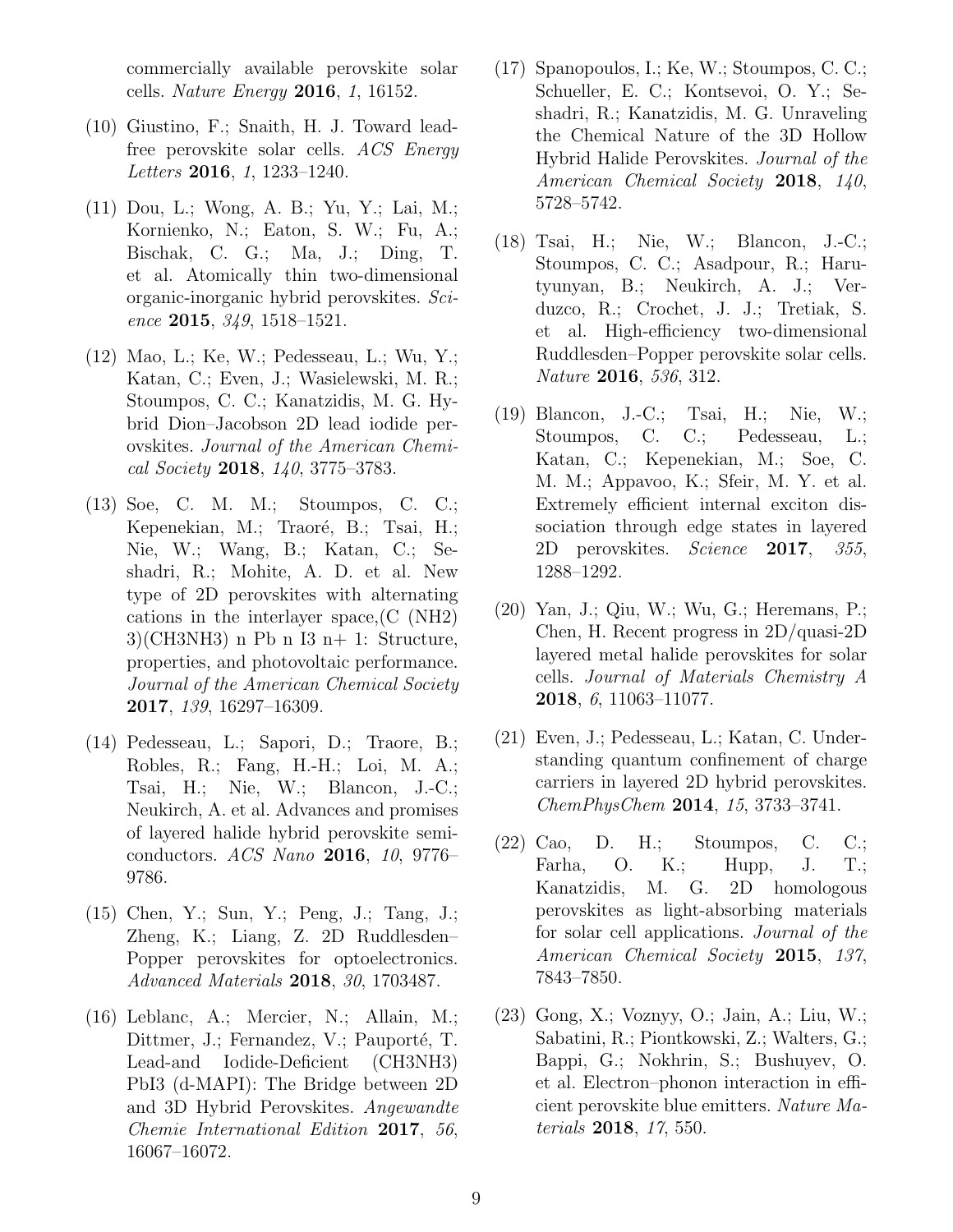- <span id="page-9-0"></span>(24) Smith, M. D.; Karunadasa, H. I. White-Light Emission from Layered Halide Perovskites. Accounts of chemical research 2018, 51, 619–627.
- <span id="page-9-1"></span>(25) Lanty, G.; Jemli, K.; Wei, Y.; Leymarie, J.; Even, J.; Lauret, J.-S.; Deleporte, E. Room-Temperature Optical Tunability and Inhomogeneous Broadening in 2D-Layered Organic–Inorganic Perovskite Pseudobinary Alloys. The Journal of Physical Chemistry Letters 2014, 5, 3958–3963.
- <span id="page-9-2"></span>(26) zhao Du, K.; Tu, Q.; Zhang, X.; Han, Q.; Liu, J.; Zauscher, S.; Mitzi, D. B. Two-Dimensional Lead(II) Halide-Based Hybrid Perovskites Templated by Acene Alkylamines: Crystal Structures, Optical Properties, and Piezoelectricity. Inorganic Chemistry 2017, 56, 9291–9302.
- <span id="page-9-3"></span>(27) Blancon, J.-C.; Stier, A. V.; Tsai, H.; Nie, W.; Stoumpos, C.; Traore, B.; Pedesseau, L.; Kepenekian, M.; Katsutani, F.; Noe, G. et al. Scaling law for excitons in 2D perovskite quantum wells. Nature Communications 2018, 9, 2254.
- <span id="page-9-4"></span>(28) Katan, C.; Mercier, N.; Even, J. Quantum and Dielectric Confinement Effects in Lower-Dimensional Hybrid Perovskite Semiconductors. *Chemical Reviews* 2019, 119, 3140–3192.
- <span id="page-9-5"></span>(29) Hong, X.; Ishihara, T.; Nurmikko, A. V. Dielectric confinement effect on excitons inPbI4-based layered semiconductors. Physical Review B 1992,  $45,6961-$ 6964.
- <span id="page-9-6"></span>(30) Knutson, J. L.; Martin, J. D.; Mitzi, D. B. Tuning the Band Gap in Hybrid Tin Iodide Perovskite Semiconductors Using Structural Templating. Inorganic Chem $i$ stry 2005, 44, 4699–4705.
- <span id="page-9-8"></span>(31) Straus, D. B.; Hurtado Parra, S.; Iotov, N.; Gebhardt, J.; Rappe, A. M.;

Subotnik, J. E.; Kikkawa, J. M.; Kagan, C. R. Direct observation of electron– phonon coupling and slow vibrational relaxation in organic–inorganic hybrid perovskites. Journal of the American Chemical Society 2016, 138, 13798–13801.

- <span id="page-9-10"></span>(32) Ni, L.; Huynh, U.; Cheminal, A.; Thomas, T. H.; Shivanna, R.; Hinrichsen, T. F.; Ahmad, S.; Sadhanala, A.; Rao, A. Real-Time Observation of Exciton–Phonon Coupling Dynamics in Self-Assembled Hybrid Perovskite Quantum Wells. ACS Nano 2017, 11, 10834–10843.
- (33) Cortecchia, D.; Neutzner, S.; Kandada, A. R. S.; Mosconi, E.; Meggiolaro, D.; Angelis, F. D.; Soci, C.; Petrozza, A. Broadband Emission in Two-Dimensional Hybrid Perovskites: The Role of Structural Deformation. Journal of the American Chemical Society 2016, 139, 39–42.
- <span id="page-9-7"></span>(34) Booker, E. P.; Thomas, T. H.; Quarti, C.; Stanton, M. R.; Dashwood, C. D.; Gillett, A. J.; Richter, J. M.; Pearson, A. J.; Davis, N. J.; Sirringhaus, H. et al. Formation of long-lived color centers for broadband visible light emission in low-dimensional layered perovskites. Journal of the American Chemical Society 2017, 139, 18632–18639.
- <span id="page-9-9"></span>(35) Kataoka, T.; Kondo, T.; Ito, R.; Sasaki, S.; Uchida, K.; Miura, N. Magneto-optical study on excitonic spectra in (C6H13NH3)2PbI4. Physical Review  $B$  1993,  $\frac{4}{7}$ , 2010–2018.
- <span id="page-9-12"></span>(36) qing Xu, C.; Sakakura, H.; Kondo, T.; Takeyama, S.; Miura, N.; Takahashi, Y.; Kumata, K.; Ito, R. Magneto-optical effects of excitons in (C10H21NH3)2PbI4 under high magnetic fields up to 40 T. Solid State Communications 1991, 79, 249–253.
- <span id="page-9-11"></span>(37) Gauthron, K.; Lauret, J.-S.; Doyennette, L.; Lanty, G.; Choueiry, A. A.; Zhang, S. J.; Brehier, A.; Largeau, L.;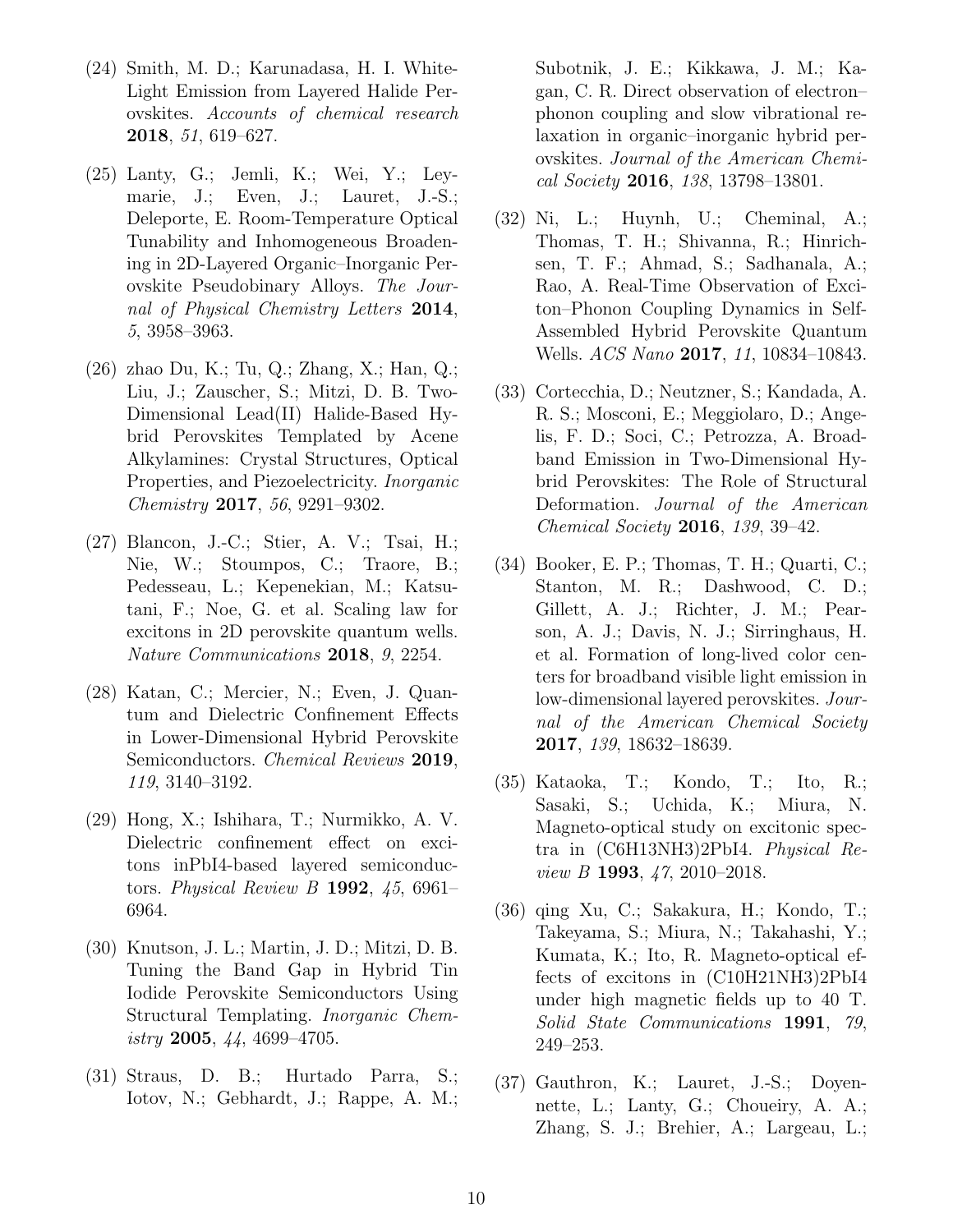Mauguin, O.; Bloch, J. et al. Optical spectroscopy of two-dimensional layered (C 6H 5C 2H 4-NH 3) 2-PbI 4 perovskite. Optics Express 2010, 18, 5912.

- <span id="page-10-0"></span>(38) Neutzner, S.; Thouin, F.; Cortecchia, D.; Petrozza, A.; Silva, C.; Kandada, A. R. S. Exciton-polaron spectral structures in two-dimensional hybrid lead-halide perovskites. Physical Review Materials 2018, 2, 064605.
- <span id="page-10-1"></span>(39) Ishihara, T.; Takahashi, J.; Goto, T. Optical properties due to electronic transitions in two-dimensional semiconductors (CnH2n+1NH3)2PbI4. Physical Review B 1990, 42, 11099–11107.
- <span id="page-10-2"></span>(40) Fujisawa, J.-i.; Ishihara, T. Excitons and biexcitons bound to a positive ion in a bismuth-doped inorganic-organic layered lead iodide semiconductor. Physical Review B 2004, 70, 205330.
- <span id="page-10-3"></span>(41) Billing, D. G.; Lemmerer, A. Synthesis, characterization and phase transitions in the inorganic–organic layered perovskitetype hybrids  $[(\text{ChH2n} + 1)H3)2PbI4]$ , n= 4, 5 and 6. Acta Crystallographica Section B Structural Science 2007, 63, 735–747.
- (42) Lemmerer, A.; Billing, D. G. Synthesis, characterization and phase transitions of the inorganic–organic layered perovskitetype hybrids  $[(\text{CnH2n+1NH3})2\text{PbI4}]$ , n = 7, 8, 9 and 10. Dalton Trans. **2012**, 41, 1146–1157.
- <span id="page-10-4"></span>(43) Billing, D. G.; Lemmerer, A. Synthesis, characterization and phase transitions of the inorganic–organic layered perovskitetype hybrids  $[(\text{CnH2n+1NH3})2\text{PbI4}]$  (n = 12, 14, 16 and 18). New Journal of Chemistry 2008, 32, 1736.
- <span id="page-10-5"></span>(44) Yaffe, O.; Chernikov, A.; Norman, Z. M.; Zhong, Y.; Velauthapillai, A.; van der Zande, A.; Owen, J. S.; Heinz, T. F. Excitons in ultrathin organic-inorganic perovskite crystals. Physical Review B 2015, 92, 045414.
- <span id="page-10-6"></span>(45) Sichert, J. A.; Hemmerling, A.; Cardenas-Daw, C.; Urban, A. S.; Feldmann, J. Tuning the optical bandgap in layered hybrid perovskites through variation of alkyl chain length. APL Materials 2019, 7, 041116.
- <span id="page-10-7"></span>(46) Yang, Z.; Surrente, A.; Galkowski, K.; Bruyant, N.; Maude, D. K.; Haghighirad, A. A.; Snaith, H. J.; Plochocka, P.; Nicholas, R. J. Unraveling the Exciton Binding Energy and the Dielectric Constant in Single-Crystal Methylammonium Lead Triiodide Perovskite. The Journal of Physical Chemistry Letters 2017, 8, 1851– 1855.
- <span id="page-10-8"></span>(47) Pelant, I.; Valenta, J. Luminescence spectroscopy of semiconductors; Oxford University Press: New York, 2012.
- <span id="page-10-9"></span>(48) Galkowski, K.; Mitioglu, A.; Miyata, A.; Plochocka, P.; Portugall, O.; Eperon, G. E.; Wang, J. T.-W.; Stergiopoulos, T.; Stranks, S. D.; Snaith, H. J. et al. Determination of the exciton binding energy and effective masses for methylammonium and formamidinium lead trihalide perovskite semiconductors. Energy & Environmental Science 2016, 9, 962– 970.
- (49) Galkowski, K.; Surrente, A.; Baranowski, M.; Zhao, B.; Yang, Z.; Sadhanala, A.; Mackowski, S.; Stranks, S. D.; Plochocka, P. Excitonic Properties of Low Bandgap Lead-Tin Halide Perovskites. ACS Energy Letters 2019, 4, 615–621.
- <span id="page-10-10"></span> $(50)$  Vurgaftman, I.; Meyer, J.  $\acute{a}$ .; Ram-Mohan, L. á. Band parameters for III– V compound semiconductors and their alloys. Journal of Applied Physics 2001, 89, 5815–5875.
- <span id="page-10-11"></span>(51) Stier, A. V.; Wilson, N. P.; Velizhanin, K. A.; Kono, J.; Xu, X.; Crooker, S. A. Magnetooptics of exciton Rydberg states in a monolayer semiconductor. Phys. Rev. Lett 2018, 120, 057405.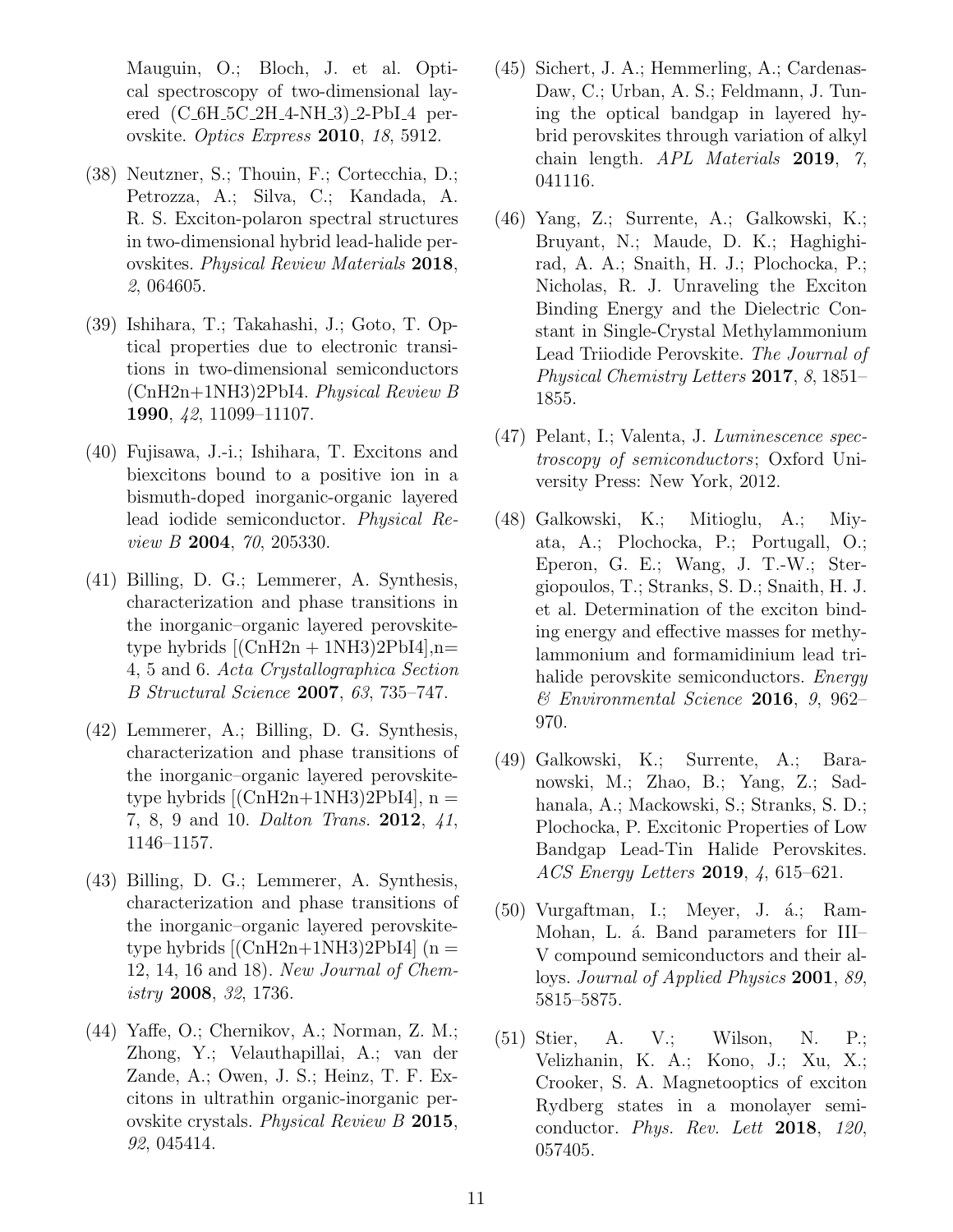- <span id="page-11-0"></span>(52) Miura, N. Physics of semiconductors in high magnetic fields; Oxford University Press: New York, 2008; Vol. 15.
- <span id="page-11-1"></span>(53) Even, J.; Pedesseau, L.; Jancu, J.-M.; Katan, C. DFT and k.p modelling of the phase transitions of lead and tin halide perovskites for photovoltaic cells. Phys. Status Solidi RRL 2014, 8, 31.
- <span id="page-11-2"></span>(54) Umebayashi, T.; Asai, K.; Kondo, T.; Nakao, A. Electronic structures of lead iodide based low-dimensional crystals. Physical Review B 2003, 67, 155405.
- <span id="page-11-3"></span>(55) Miyata, A.; Mitioglu, A.; Plochocka, P.; Portugall, O.; Wang, J. T.-W.; Stranks, S. D.; Snaith, H. J.; Nicholas, R. J. Direct measurement of the exciton binding energy and effective masses for charge carriers in organicinorganic tri-halide perovskites. Nature Physics 2015, 11, 582–587.
- <span id="page-11-4"></span>(56) Soler, J. M.; Artacho, E.; Gale, J. D.; García, A.; Junquera, J.; Ordejón, P.; Sánchez-Portal, D. The SIESTA method for ab initio order-N materials simulation. *J. Phys.: Condens. Matter* 2002,  $14$ , 2745–2779.
- <span id="page-11-5"></span> $(57)$  Artacho, E.; Anglada, E.; Diéguez, O.; Gale, J. D.; García, A.; Junquera, J.; Martin, R. M.; Ordejón, P.; Pruneda, J. M.; Sánchez-Portal, D. et al. The SIESTA method; developments and applicability. J. Phys.: Condens. Matter 2008, 20, 064208.
- <span id="page-11-6"></span>(58) Zhang, Y.; Yang, W. Comment on "Generalized Gradient Approximation Made Simple". Phys. Rev. Lett. 1998, 80, 890.
- <span id="page-11-7"></span>(59) Troullier, N.; Martins, J. L. EfFicient pseudopotentials for plane-wave calculations. *Phys. Rev. B* **1991**, 43, 1993.
- <span id="page-11-8"></span> $(60)$  Artacho, E.; Sánchez-Portal, D.; Ordejón, P.; García, A.; Soler, J. M. Linear-Scaling ab-initio Calculations for Large and Complex Systems. phys. stat. sol. (b) 1999, 215, 809.

<span id="page-11-9"></span>(61) Fernández-Seivane, L.; Oliveira, M. A.; Sanvito, S.; Ferrer, J. On-site approximation for spinorbit coupling in linear combination of atomic orbitals density functional methods. J. Phys.: Condens. Matter **2006**, 18, 7999.